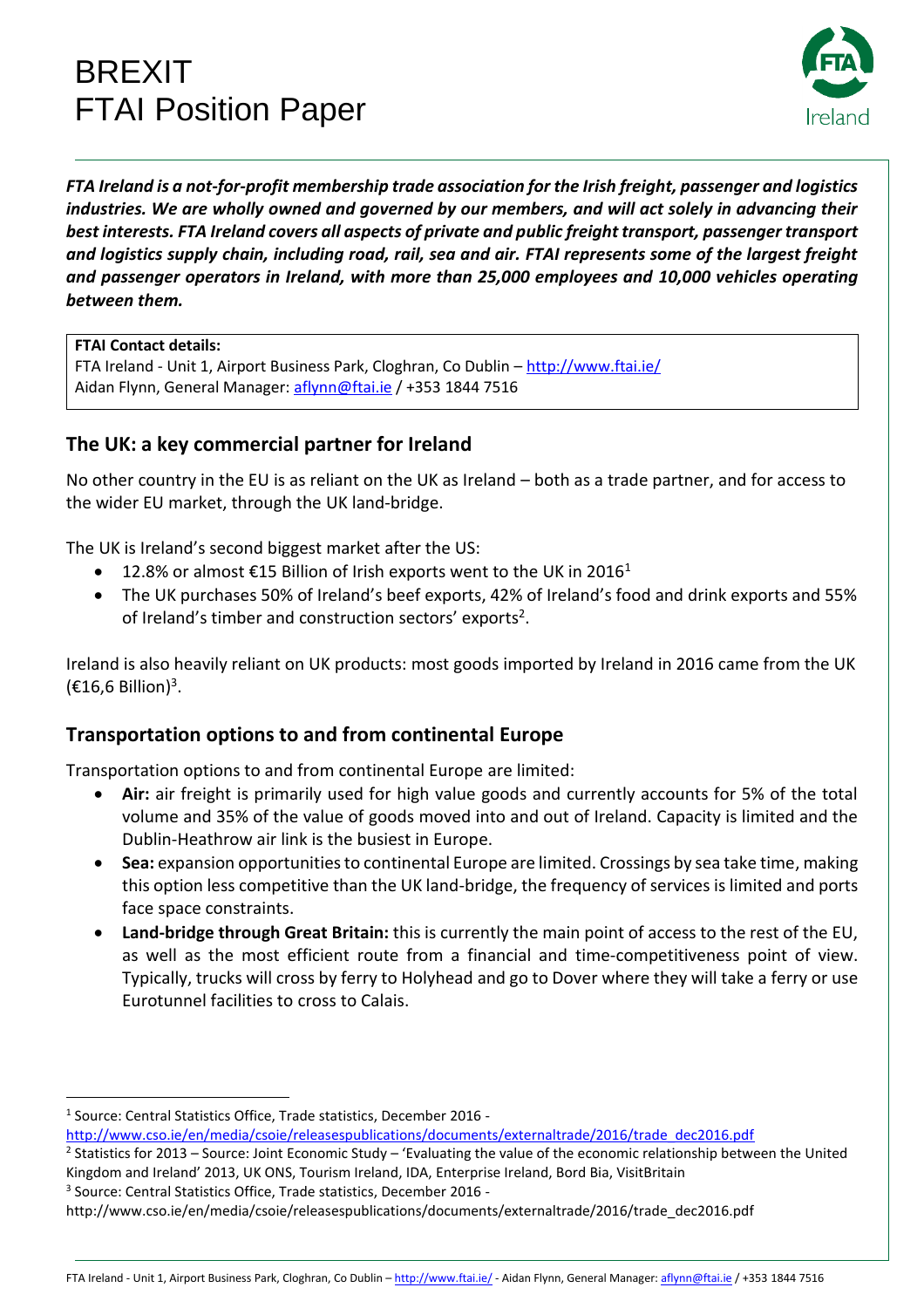# **Ten recommendations for a smooth Brexit**

## **Priority 1: No hard border with Northern Ireland & no barriers to trade with the UK**

## **Recommendation 1: Avoid checks at the border**

The unique level of interdependence between the Republic of Ireland and Northern Ireland is particularly acute in the field of manufacturing and logistics. Production processes and supply chains are highly integrated, with many businesses operating on an island of Ireland basis and many products being partly produced and processed on one side of the border before being sold on the other.

Customers and businesses have grown accustomed to the flexibility brought by the current arrangements. Bringing back the borders of the past would create unnecessary delays and disturb supply chains. A hard border would also create difficulties for Irish businesses located in Donegal and Sligo, considering that the best route to reach the port of Dublin for them is to go through UK territory.

### *It is essential that both negotiating teams find solutions that will work for all parties and which will not cause undue delays and disturbance to trade and supply chains on the island of Ireland. An all-island of Ireland approach needs to be taken during the negotiations.*

## **Recommendation 2: Preserve the Common Travel Area**

The Common Travel Area is an open borders area comprising Ireland, the United Kingdom, the Isle of Man and the Channel Islands. The internal borders of the Common Travel Area (CTA) are subject to minimal or non-existent border controls and can normally be crossed by British and Irish citizens with minimal identity documents, with certain exceptions. Irish nationals have a special status in UK law which is separate to and pre-dates the rights they have as EU citizens.

## *The Common Travel Area needs to be protected during and after the Brexit negotiations, as additional immigration checks would create unnecessary delays and disruption to the movement of vehicles and workers between Ireland and the UK.*

#### **Recommendation 3: Ensure that no tariffs or quotas are introduced for trade with the UK**

The UK and Ireland are important trade partners: the UK is Ireland's second market after the US, and Ireland imports more products from the UK than any other market. Falling back on WTO rules for trade with the UK – which is the default option if no trade deal can be negotiated and no suitable transition period is in place – would see the introduction of duties on Irish products sold on the UK market, and vice versa. For instance, the bound average tariffs registered by the EU for goods from most favoured nations are of 35.5% for dairy products and 19% for beverages.

The UK Government has signalled that its aim is to establish the UK schedules in a way that replicates as far as possible its current position as an EU Member State. Considering how price sensitive manufacturing and food products can be, the imposition of tariffs would negatively impact trade between Ireland and the UK, and in turn, the Irish economy. Placing quotas on UK products in Ireland and vice versa would also have a detrimental impact on Ireland.

## *No tariffs or quotas should be introduced for trade with the UK, and a solution must be found to avoid falling back on MFNs tariffs.*

## **Recommendation 4: Minimise the level of non-tariff barriers & avoid checks at ports and airports**

Non-tariff barriers, such as sanitary and phytosanitary measures, conformity assessments, pre-shipment inspections or formalities related to rules of origin, to name but a few, could have a detrimental impact on trade with the UK post-Brexit. All these obligations will come at a cost to industry, increase red tape and might force businesses who are currently not equipped to deal with such complex procedures to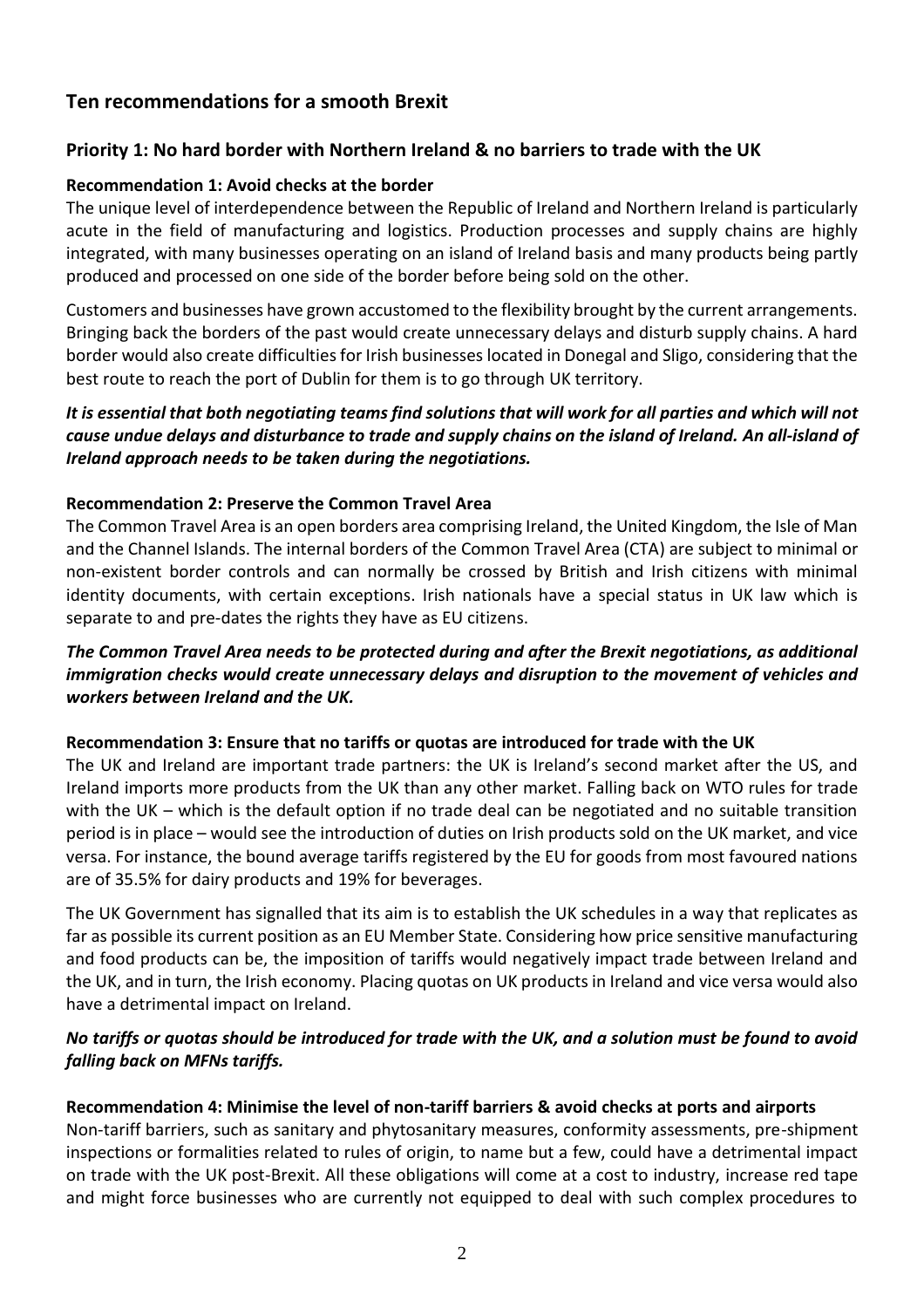increase their resources or source external help to be able to cope with these new obligations. Likewise, Irish manufacturers and producers need to be confident that EU approvals for products and packaging will be recognised in the UK – and vice versa.

Physical port infrastructure is constrained by lack of space in Ireland. However, if no preferential customs deal is agreed with the UK, most goods coming to and departing from the Port of Dublin, for instance, will require some forms of checks. The Port of Dublin estimates that it will require at least 3 hectares of land to deal with customs checks for traffic into and out of the UK post-Brexit if the UK opts out of the customs union and the single market, as indicated by the UK Government. There are 1 million roll-on roll-off movements per annum between Dublin and Holyhead, with 690,000 containers shipped each year: each ship landing will result in 4 km of tailbacks if stopped at customs checks. Similar issues will be faced in Dover, a port heavily used by Irish operators and exporters to reach continental Europe.

*Non-tariff barriers should be reduced as much as possible through an ambitious free trade agreement with the UK. Formalities should be kept to a minimum, and controls should take place away from the ports and airports, whenever possible. The impact and extent of controls should be minimised through greater prioritisation of controls and the use of smart technologies. Mutual product recognition between the EU and the UK should also be guaranteed post-Brexit.* 

## **Priority 2: Seamless transport links between Ireland and the UK**

## **Recommendation 5: Protect access to the UK road transport market for Irish operators**

Transport & logistics companies often operate on an island of Ireland basis, and many Irish road transport companies have operations in Northern Ireland<sup>4</sup>. Going through Northern Ireland is often unavoidable due to the high level of interconnection of supply chains across the border, and is sometimes the most efficient route to link North-Western regions of Ireland with Dublin. Many Irish companies will perform cabotage operations on the way, to improve the usage of their fleet and avoid empty runs. This level of flexibility needs to be retained post-Brexit.

Most trade movements between the EU and Ireland also transit through the UK to reach the continent. This is by far the most efficient route to continental Europe today. This land-bridge needs to be protected, and Irish hauliers going through UK territory to access the EU should benefit from fast-track access to avoid unnecessary delays at the borders. Access to the UK road transport market should not be contingent on a limited number of permits.

*Ireland needs efficient and flexible road transport links to Northern Ireland and Great Britain, as well as an efficient land-bridge to continental Europe. Solutions should be found to preserve the seamless & flexible aspects of these transportation links, without the constraints of permits or cabotage restrictions, and to ensure that delays and red tape are kept to a minimum.* 

#### **Recommendation 6: Ensure mutual recognition of documents, qualifications & licenses**

Transport documents, drivers' licenses and qualifications, as well as operator licenses are recognised on both sides of the border and most road transport rules are aligned north and south of the border. The Irish Road Transport Act 2016 has also introduced mutual recognition of driving disqualifications between Ireland and the UK. This has allowed many companies to organise their operations on an island of Ireland basis and needs to continue post-Brexit.

## *Mutual recognition of transport documents, qualifications and licenses for road transport operators should continue post-Brexit to limit disruptions to road transport and logistics operations.*

 $\overline{a}$ 

<sup>4</sup> This is the case for 46% of FTAI members according to a recent FTAI survey